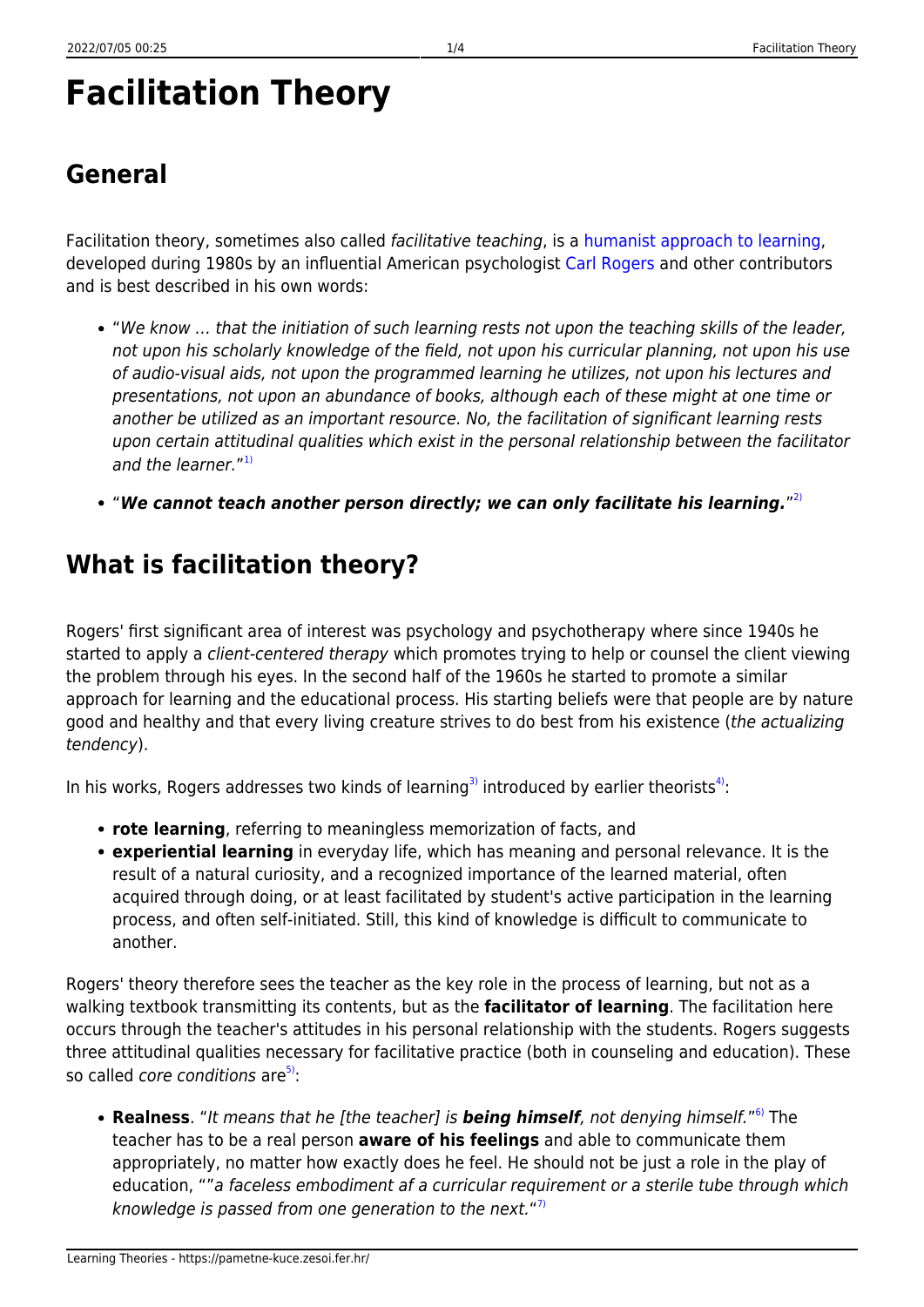- **Prizing, acceptance, trust**. This refers to teacher's **caring about the student** and his acceptance of student's feelings (one that support learning as well as ones disturbing it). It is the trust and prizing of his capacity and abilities as a human being.
- **Empathy**. Empathy means being able to walk in others shoes. This means that a teacher can understand student's perspective on the process on learning and his reactions from the inside. The accent here is on understand, not judge or evaluate.

Other tasks of teachers include establishing a pleasant atmosphere in the classroom and thereby facilitating learning and acquisition of new ideas by reducing possible negative effects of external factors. A facilitative teacher should also be open to new ideas, listen to students, pay as much attention to his relationship with the students as he does to the content he is teaching, encouraging learners to take responsibility for their learning and actions and to take self-evaluation as the highest form of evaluation. He should also use **class feedback** for further improvements.

Still, not all of the work during the educational process can be done by the teacher. Its effectiveness does depend on the learner as well. In order to contribute to their own learning, students should be:

- **aware of the facilitative conditions** implemented for their benefit,
- **aware that the problem** to be learned is realistic, relevant and meaningful
- **motivated**, since motivation is, according to Rogers, a tendency towards self-actualization present in all healthy individuals.

If all the necessary conditions are satisfied,

"learning becomes life, and a very vital life at that. The student is on his way, sometimes excitedly, sometimes reluctantly, to becoming a learning, changing being."<sup>[8\)](#page--1-0)</sup>

# **What is the practical meaning of facilitation theory?**

Rogers' theory, as stated, has rather clear implementation goals, yet they are not always so easy to introduce to the classroom. Establishing a close contact with the students, getting to know them and offering them empathy and support requires a great amount of effort from teachers, who mostly ignore this side of educational process and orientate only on knowledge they are supposed to pass on to the students.

Some of Rogers' Advice for implementing the the core conditions are the following<sup>9</sup>:

- Realness. Being real does not mean to release all the frustrations and anger on the students. That kind of teacher should not be in the classroom at all. "*The attitudes being expressed in being real must be attitudes of respect, warmth, caring, liking and understanding.*" The teacher must not pretend to be all-knowing and perfect, since the students know that can't be the truth.
- Acceptance. Teachers should **prize all students** not for their positive/negative characteristics, but because they are all valuable human beings. This prizing can manifest as listening to what students are saying, but not necessary as listening to evaluate, but **listening** to learn his **ideas**, **thoughts** and **feelings**. Students need to feel free to explain their thoughts. Prizing can also manifest through responding to what the students say.
- Empathy. Empathy enables teacher to understand the reasons that led the student to certain behavior or an answer, but also to understand his emotional situation that needs to be solved in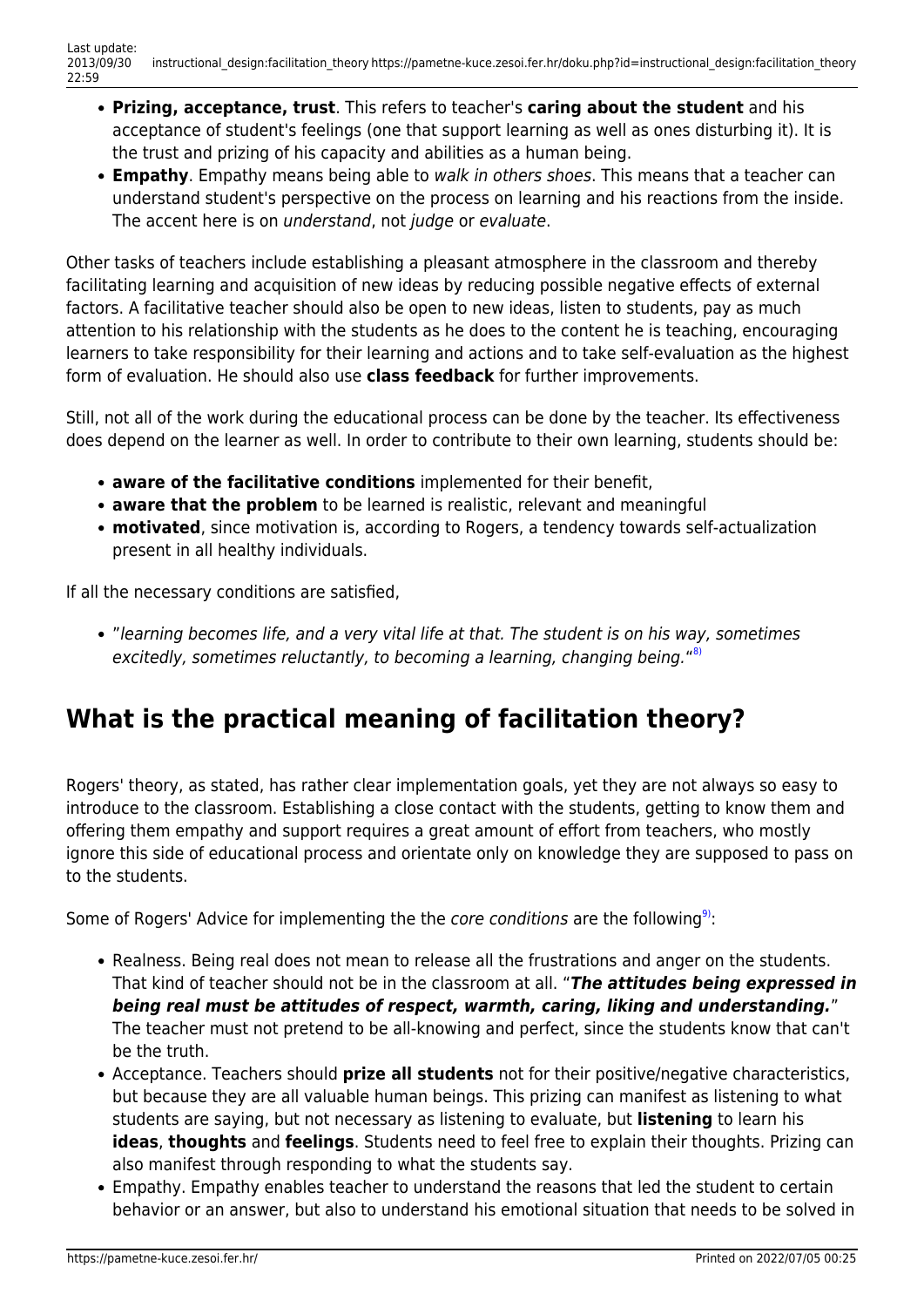Reported positive results of Rogers' theory in practice include: fewer disciplinary problems in the classroom, better knowledge and IQ test scores, usage of higher levels of thinking, fewer acts of vandalism, positive self-regard, increase in creativity and other.<sup>[10\)](#page--1-0)</sup>

# **Criticisms**

Rogers' theory is criticized for similar reasons as other humanist theories: doubtable claim about the inherent human goodness, and willingness to learn.

#### **Keywords and most important names**

- **facilitation theory**, **facilitative teacher**, **realness**, **acceptance**, **empathy**
- [Carl Rogers](http://www.nrogers.com/carlrogersbio.html)

### **Bibliography**

Rogers, Carl R. The Interpersonal Relationship in the Facilitation of Learning. In Humanizing Education: The Person in the Process. Ed. T. Leeper. National Education Association, Association for Supervision and Curriculum Development, p1-18. 1967.

[Patterson, C. H. Carl Rogers and Humanistic Education. In Foundations for a Theory of Instruction and](http://www.sageofasheville.com/pub_downloads/CARL_ROGERS_AND_HUMANISTIC_EDUCATION.pdf) [Educational Psychology, Chapter 5. Harper & Row, 1977.](http://www.sageofasheville.com/pub_downloads/CARL_ROGERS_AND_HUMANISTIC_EDUCATION.pdf)

[Theories of learning: Holistic learning theory. Oxford Brookes University.](http://www.brookes.ac.uk/services/ocsld/resources/theories.html#holistic) Retrieved March 22, 2011.

#### **Read more**

[Rogers, Carl R. Freedom to Learn: A View of What Education Might Become. Columbus, Ohio: Charles](http://www.amazon.com/Freedom-Learn-Education-Might-Become/dp/0675095794) [E. Merrill Publishing Company, 1969.](http://www.amazon.com/Freedom-Learn-Education-Might-Become/dp/0675095794)

[Smith, M. K. Carl Rogers and informal education, the encyclopaedia of informal education. 1997 -](http://www.infed.org/thinkers/et-rogers.htm) [2004.](http://www.infed.org/thinkers/et-rogers.htm)

[1\)](#page--1-0)

[2\)](#page--1-0)

[3\)](#page--1-0)

[4\)](#page--1-0)

Rogers, C. Freedom to Learn. 1969.

Rogers, C. On becoming a person. Boston: Houghton Mifflin. 1961.

[Patterson, C. H. Carl Rogers and Humanistic Education. In Foundations for a Theory of Instruction and](http://www.sageofasheville.com/pub_downloads/CARL_ROGERS_AND_HUMANISTIC_EDUCATION.pdf) [Educational Psychology, Chapter 5. Harper & Row, 1977.](http://www.sageofasheville.com/pub_downloads/CARL_ROGERS_AND_HUMANISTIC_EDUCATION.pdf)

See for example Ausubel's [Assimilation Theory](https://pametne-kuce.zesoi.fer.hr/doku.php?id=learning_theories:assimilation_theory) [5\)](#page--1-0) [6\)](#page--1-0) [7\)](#page--1-0) [8\)](#page--1-0) [9\)](#page--1-0)